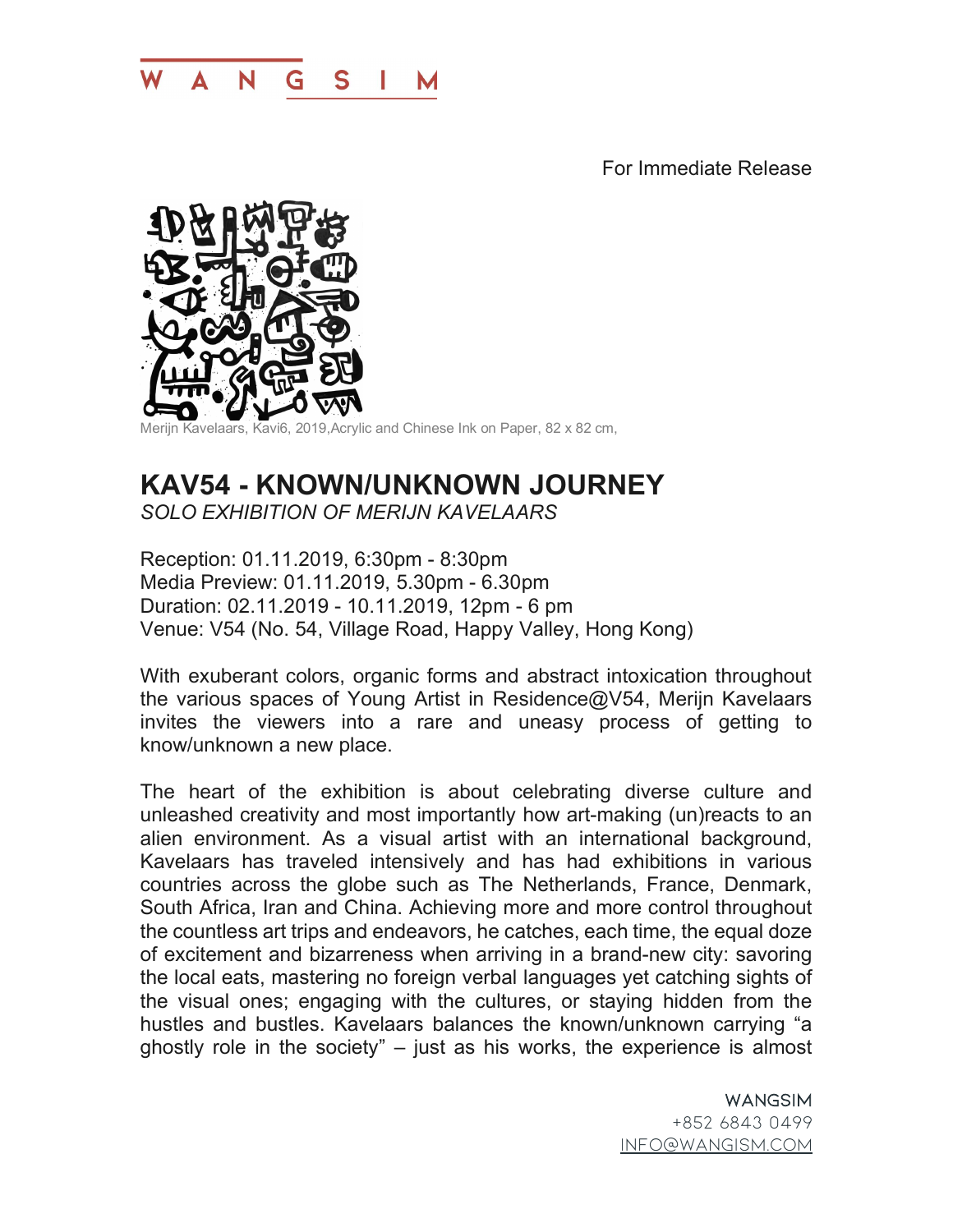

abstract. Unlike many of the masters in the field whose works are judged by a consciousness that the works of art is inevitably connected to existing space and are then gradually turning into "it", Kavelaars' canvases and papers spring out of the decision that the connection is carefully measured or rejected.

The show features a series of Kavelaars' most recent canvases and paper works with a mixture of acrylic paint and Chinese ink, which dive deeper into his artistic experience of a resident artist of V54 as well as an urban wanderer in the city. Most of the works carry out poetic abstract indication with organic forms emerging from patterns of the current moment and the daily objects out of the sidewalk of Hong Kong. The artist's onsite studio will also be involved as part of the exhibition presentation to offer a rare peek of the artist at work, blurring line between the studio space and public sphere.

## **About Young Artist Residence@V54**

Po Leung Kuk has been committed to promoting youth arts and cultural development. Supported by the former chairman in 2015, loan a three Grade III historic Building for providing community services related to arts and cultural development. The scheme aims to provide low rental fee and short-term residency for young artists from local and beyond, to encourage them express their appreciation of the Art and Culture of East & West and life history, also make contribution to the society by promoting the value of Art and Culture to the young people.

## **About Wangsim**

WANGSIM is an art trading and consultancy firm specializing in modern and contemporary art. Founded in Hong Kong but operating within the frame of the global art world, we carry a mission of presenting both emerging and established art across all media. In partnership with a wide variety of artists, galleries and art institutions, we advise our clients on all the investments in art. With an understanding of different levels of budget, we aim to deliver tailored and strategic art solutions to help develop private, corporate, and institutional collections. We also work closely with our partners to curate museum-quality exhibitions and special art events.